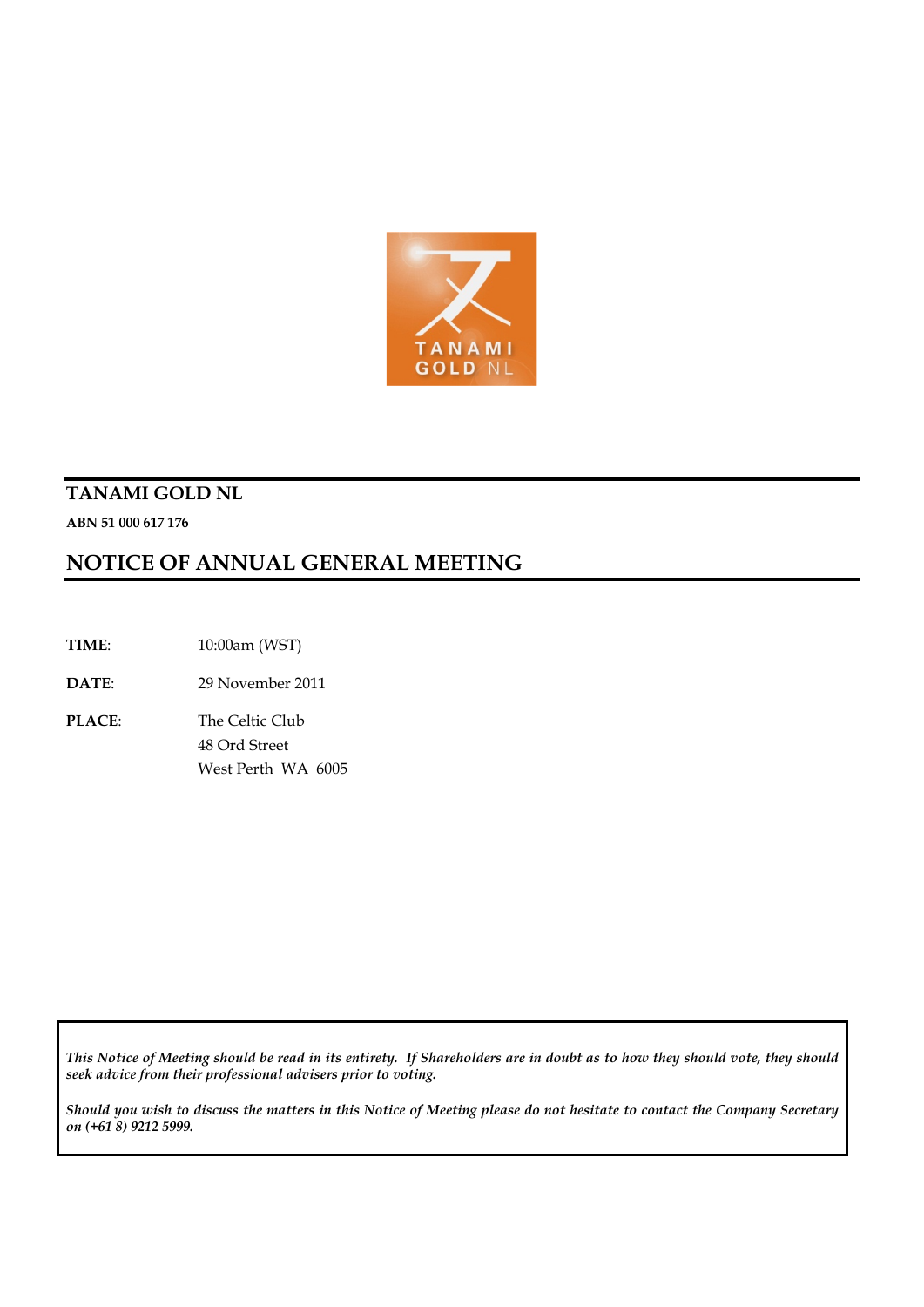# **CONTENTS PAGE**

| Business of the Meeting (setting out the proposed resolutions) | 3  |
|----------------------------------------------------------------|----|
| Explanatory Statement (explaining the proposed resolutions)    | 5  |
| Glossary                                                       | 8  |
| Schedule 1 - Terms and Conditions of Options                   | 9  |
| Proxy Form                                                     | 10 |
| <b>IMPORTANT INFORMATION</b>                                   |    |

# **TIME AND PLACE OF MEETING**

Notice is given that the Annual General Meeting of the Shareholders to which this Notice of Meeting relates will be held at The Celtic Club, 48 Ord Street, West Perth, WA on Tuesday, 29 November 2011 at 10.00am.

#### **YOUR VOTE IS IMPORTANT**

The business of the Annual General Meeting affects your shareholding and your vote is important.

# **VOTING ELIGIBILITY**

The Directors have determined pursuant to Regulation 7.11.37 of the Corporations Regulations 2001 (Cth) that the persons eligible to vote at the Annual General Meeting are those who are registered Shareholders at 10.00am (WST) on Sunday, 27 November 2011.

# **VOTING IN PERSON**

To vote in person, attend the Annual General Meeting at the time, date and place set out above.

# **VOTING BY PROXY**

To vote by proxy, please complete and sign the enclosed Proxy Form and return by the time and in accordance with the instructions set out on the Proxy Form.

New sections 250BB and 250BC of the Corporations Act came into effect on 1 August 2011 and apply to voting by proxy on or after that date. Shareholders and their proxies should be aware of these changes to the Corporations Act, as they will apply to this Annual General Meeting. Broadly, the changes mean that:

- if proxy holders vote, they must cast all directed proxies as directed; and
- any directed proxies which are not voted will automatically default to the Chair, who must vote the proxies as directed.

Further details on these changes is set out below.

#### *Proxy vote if appointment specifies way to vote.*

Section 250BB(1) of the Corporations Act provides that an appointment of a proxy may specify the way the proxy is to vote on a particular resolution and, **if it does**:

- the proxy need not vote on a show of hands, but if the proxy does so, the proxy must vote that way (i.e. as directed); and
- if the proxy has two or more appointments that specify different ways to vote on the resolution the proxy must not vote on a show of hands; and
- if the proxy is the Chair of the Meeting at which the resolution is voted on the proxy must vote on a poll, and must vote that way (i.e. as directed); and
- if the proxy is not the chair the proxy need not vote on the poll, but if the proxy does so, the proxy must vote that way (i.e. as directed).

#### *Transfer of non-chair proxy to chair in certain circumstances.*

Section 250BC of the Corporations Act provides that, if:

• an appointment of a proxy specifies the way the proxy is to vote on a particular resolution at a meeting of the Company's members; and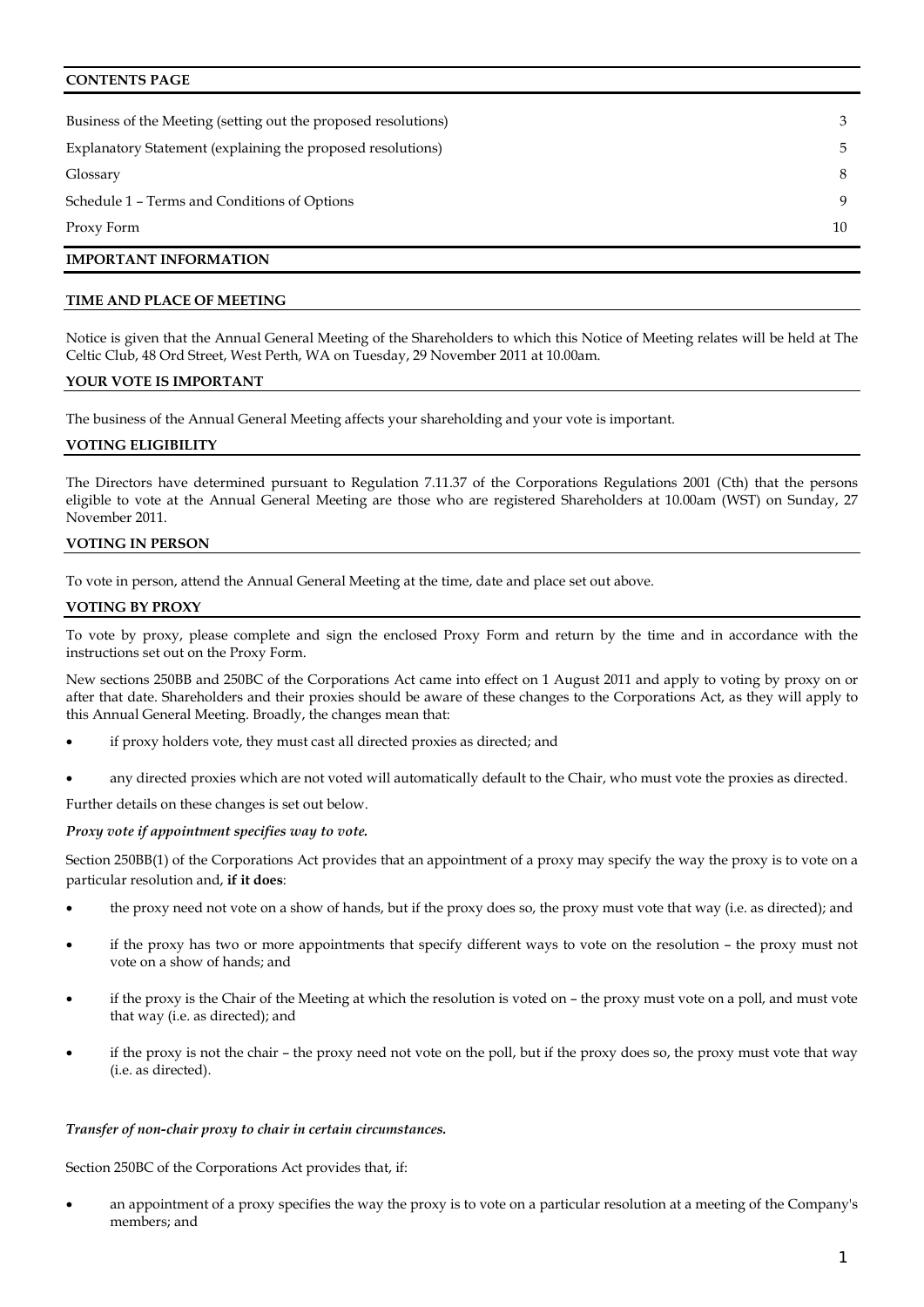- the appointed proxy is not the Chair of the Meeting; and
- at the Meeting, a poll is duly demanded on the resolution; and
- either of the following applies:
	- o the proxy is not recorded as attending the Meeting;
	- o the proxy does not vote on the resolution,

the Chair of the Meeting is taken, before voting on the resolution closes, to have been appointed as the proxy for the purposes of voting on the resolution at the Meeting.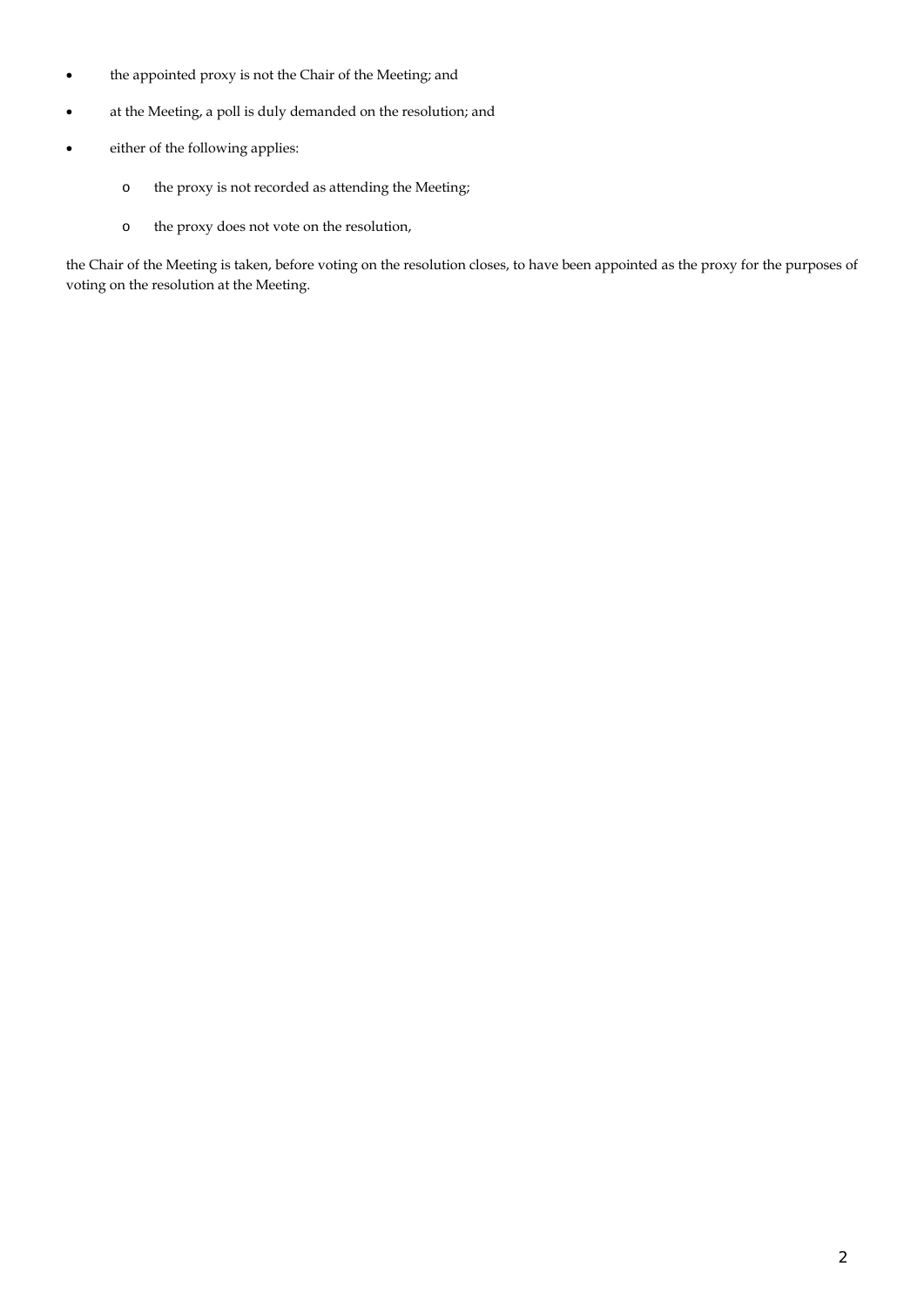# **BUSINESS OF THE MEETING**

# **AGENDA**

# **ORDINARY BUSINESS**

# **Financial Statements and Reports**

To receive and consider the Annual Financial Report of the Company for the financial year ended 30 June 2011 together with the Declaration of the Directors, the Directors' Report, the Remuneration Report and the Auditor's Report.

# **1. RESOLUTION 1 – ADOPTION OF REMUNERATION REPORT**

To consider and, if thought fit, to pass, with or without amendment, the following resolution as a **non-binding resolution**:

*"That, for the purpose of Section 250R(2) of the Corporations Act and for all other purposes, approval is given for the adoption of the Remuneration Report as contained in the Company's Annual Financial Report for the financial year ended 30 June 2011."*

#### *Note: the vote on this Resolution is advisory only and does not bind the Directors or the Company.*

# **Voting Prohibition Statement:**

*A vote on this Resolution must not be cast (in any capacity) by or on behalf of any of the following persons:*

- (a) *a member of the Key Management Personnel, details of whose remuneration are included in the Remuneration Report; or*
- (b) *a Closely Related Party of such a member.*

*However, a person described above may vote on this Resolution if:*

- (c) *the person does so as a proxy appointed by writing that specifies how the proxy is to vote on the Resolution; and*
- (d) *the vote is not cast on behalf of a person described in sub-paragraphs (a) or (b) above.*

# **2. RESOLUTION 2 – RE-ELECTION OF DIRECTOR – MR LEE SENG HUI**

To consider and, if thought fit, to pass, with or without amendment, the following resolution as an **ordinary resolution**:

*"That, for the purpose of clause 13.2 of the Constitution and for all other purposes, Mr Lee Seng Hui, a Director, retires by rotation, and being eligible, is re-elected as a Director."*

# **3. RESOLUTION 3 – ISSUE OF OPTIONS TO MR ALAN SENIOR**

To consider and, if thought fit, to pass the following resolution as an **ordinary resolution**:

*"That, for the purposes of ASX Listing Rule 10.11 and for all other purposes, approval is given for the Directors to allot and issue 300,000 Options to Mr Alan Senior (or his nominee) on the terms and conditions set out in the Explanatory Statement."*

**ASX Voting Exclusion**: The Company will disregard any votes cast on this Resolution by Mr Alan Senior or his nominee or any of their associates. However, the Company need not disregard a vote if it is cast by a person as a proxy for a person who is entitled to vote, in accordance with the directions on the Proxy Form, or, it is cast by the person chairing the Meeting as proxy for a person who is entitled to vote, in accordance with a direction on the Proxy Form to vote as the proxy decides.

# *Voting Prohibition Statement*

*A person appointed as a proxy must not vote, on the basis of that appointment, on this Resolution if:*

- (a) *the proxy is either:*
	- (i) a member of the Key Management Personnel; or
	- (ii) a Closely Related Party of such a member; and
- (b) *the appointment does not specify the way the proxy is to vote on this Resolution.*

*However, the above prohibition does not apply if:*

- (c) *the proxy is the Chair of the Meeting; and*
- (d) *the appointment expressly authorises the Chair to exercise the proxy even if the Resolution is connected directly or indirectly with remuneration of a member of the Key Management Personnel.*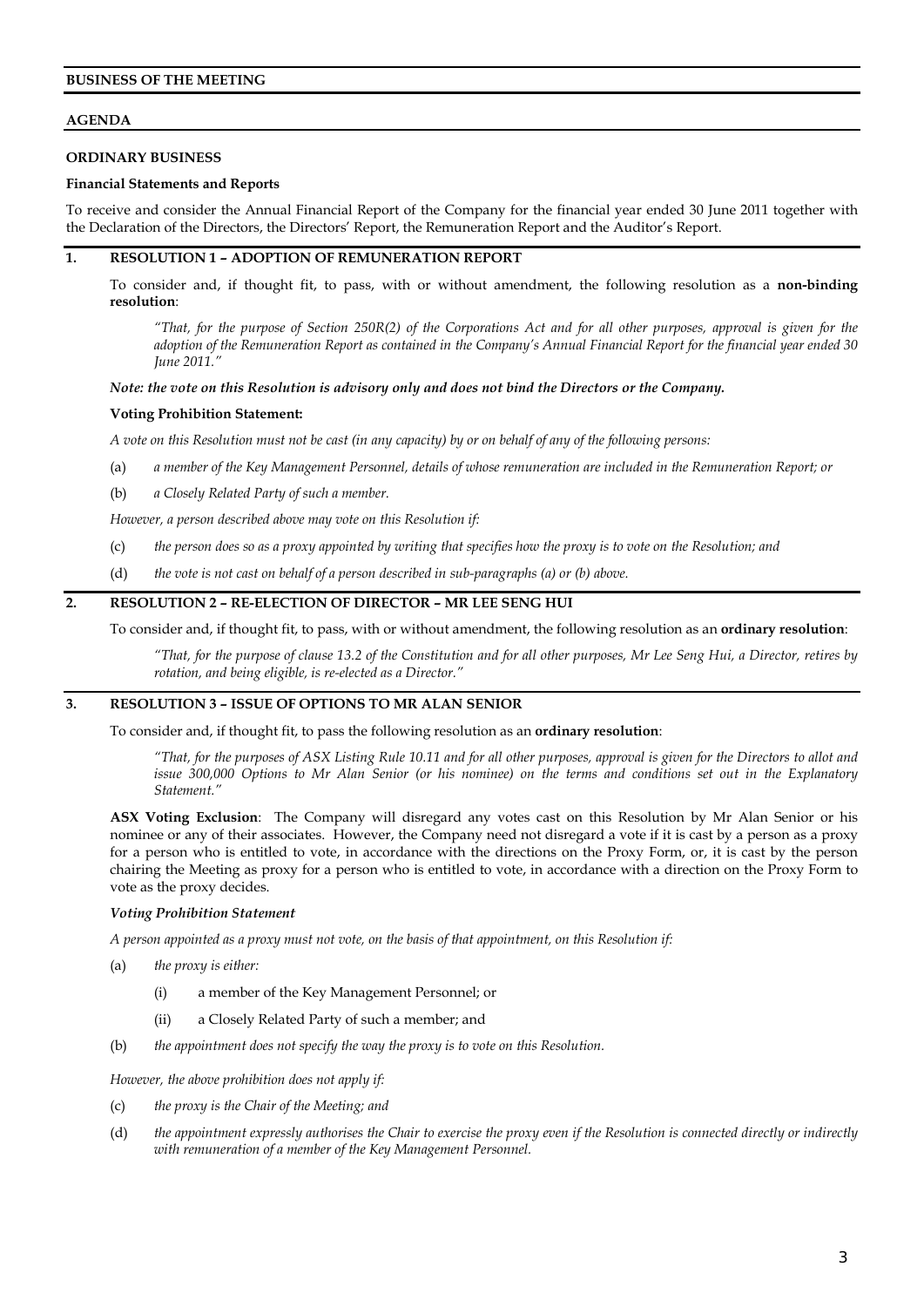# **4. RESOLUTION 4 – APPROVAL OF TANAMI GOLD NL EMPLOYEE SHARE PLAN**

To consider and, if thought fit, to pass, with or without amendment, the following resolution as an **ordinary resolution**:

*"That, for the purpose of ASX Listing Rule 7.2 Exception 9 and for all other purposes, approval is given for the establishment of the Tanami Gold NL Employee Share Plan, and the issue and allotment of ordinary shares to eligible participants in the Tanami Gold NL Employee Share Plan as an exception to ASX Listing Rule 7.1 and on the terms and conditions described in the Explanatory Statement accompanying and forming part of this Notice of Annual General Meeting."* 

**Voting Exclusion**: The Company will disregard any votes cast on this Resolution by a Director of the Company (except one who is ineligible to participate in any employee incentive scheme) and any of their associates. However, the Company need not disregard a vote if it is cast by a person as a proxy for a person who is entitled to vote in accordance with the directions on the Proxy Form or it is cast by the person chairing the Meeting as proxy for a person who is entitled to vote, in accordance with a direction on the Proxy Form to vote as the proxy decides.

# *Voting Prohibition Statement*

*A person appointed as a proxy must not vote, on the basis of that appointment, on this Resolution if:*

- (a) *the proxy is either:*
	- (i) a member of the Key Management Personnel; or
	- (ii) a Closely Related Party of such a member; and
- (b) *the appointment does not specify the way the proxy is to vote on this Resolution.*

*However, the above prohibition does not apply if:*

- (c) *the proxy is the Chair of the Meeting; and*
- (d) *the appointment expressly authorises the Chair to exercise the proxy even if the Resolution is connected directly or indirectly with remuneration of a member of the Key Management Personnel.*

# **DATED: 24 OCTOBER 2011**

#### **BY ORDER OF THE BOARD**

**JON LATTO COMPANY SECRETARY**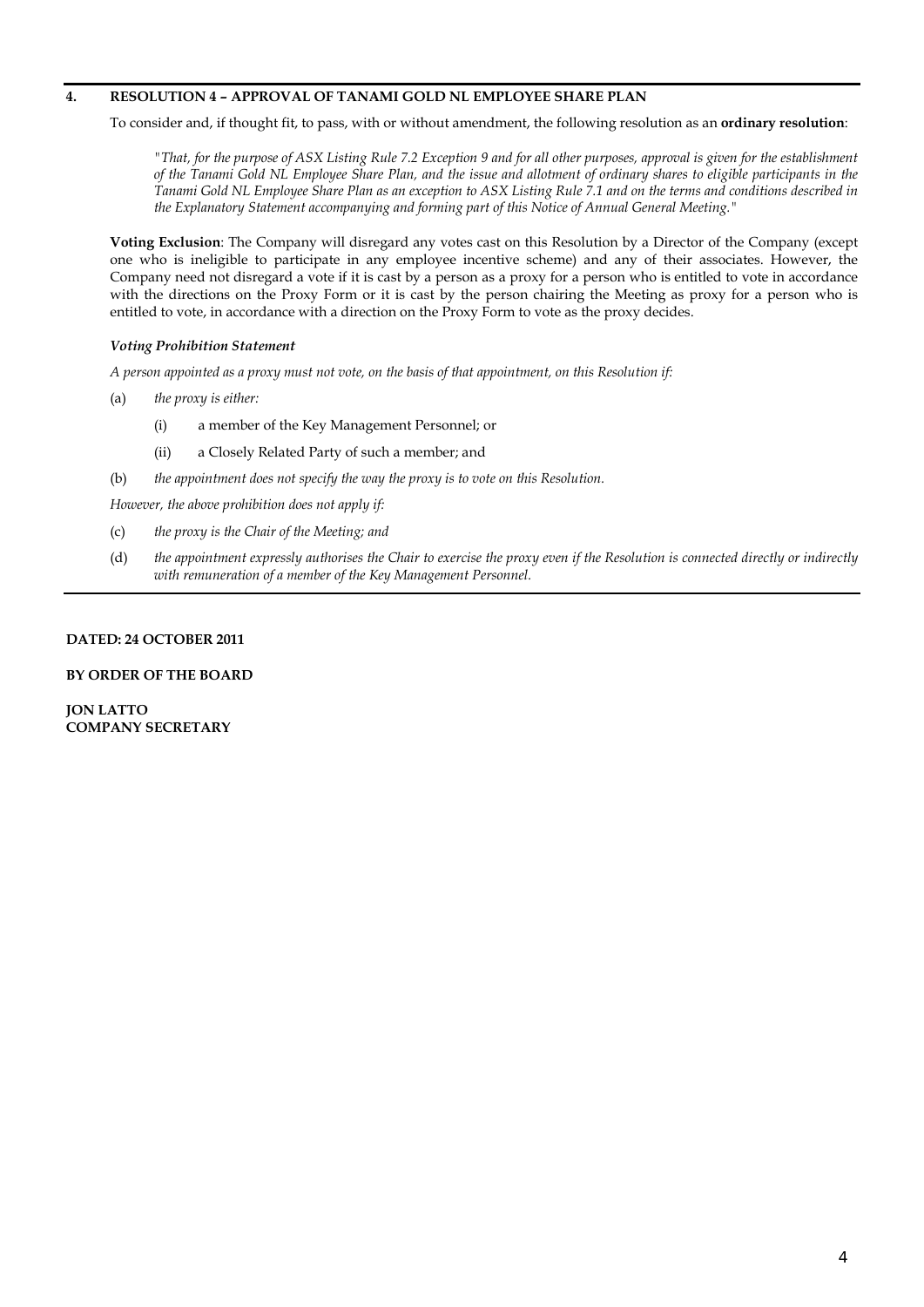# **EXPLANATORY STATEMENT**

This Explanatory Statement has been prepared to provide information which the Directors believe to be material to Shareholders in deciding whether or not to pass the Resolutions which are the subject of the business of the Meeting.

# **1. FINANCIAL STATEMENTS AND REPORTS**

In accordance with the Constitution, the business of the Meeting will include receipt and consideration of the Annual Financial Report of the Company for the financial year ended 30 June 2011 together with the Declaration of the Directors, the Directors' Report, the Remuneration Report and the Auditor's Report.

The Company will not provide a hard copy of the Company's Annual Financial Report to Shareholders unless specifically requested to do so. The Company's Annual Financial Report is available on its website at www.tanami.com.au**.**

# **2. RESOLUTION 1 – ADOPTION OF REMUNERATION REPORT**

#### **2.1 General**

The Corporations Act requires that at a listed company's Annual General Meeting, a resolution that the Remuneration Report be adopted must be put to the shareholders. However, such a resolution is advisory only and does not bind the Directors or the Company.

Under recent changes to the Corporations Act which came into effect on 1 July 2011, if at least 25% of the votes cast on Resolution 1 are voted against adoption of the Remuneration Report at the Annual General Meeting, and then again at the Company's 2012 Annual General Meeting, the Company will be required to put to Shareholders a resolution proposing the calling of an Extraordinary General Meeting to consider the appointment of Directors of the Company (**Spill Resolution**).

If more than 50% of Shareholders vote in favour of the Spill Resolution, the Company must convene the Extraordinary General Meeting (**Spill Meeting**) within 90 days of the Company's 2012 Annual General Meeting. All of the Directors who were in office when the Company's 2012 Directors' Report was approved, other than the Managing Director of the Company, will cease to hold office immediately before the end of the Spill Meeting but may stand for re-election at the Spill Meeting. Following the Spill Meeting those persons whose election or re-election as Directors is approved will be the Directors of the Company.

The Remuneration Report sets out the Company's remuneration arrangements for the Directors and senior management of the Company. The Remuneration Report is part of the Directors' Report contained in the Annual Financial Report of the Company for the financial year ended 30 June 2011.

A reasonable opportunity will be provided for discussion of the Remuneration Report at the Annual General Meeting.

# **2.2 Proxy Restrictions**

Pursuant to the Corporations Act, if you elect to appoint the Chair, or another member of Key Management Personnel whose remuneration details are included in the Remuneration Report or any Closely Related Party of that member as your proxy to vote on this Resolution 1, *you must direct the proxy how they are to vote.* Where you do not direct the Chair, or another member of Key Management Personnel whose remuneration details are included in the Remuneration Report or Closely Related Party of that member on how to vote on this Resolution 1, the proxy is prevented by the Corporations Act from exercising your vote and your vote will not be counted in relation to this Resolution 1.

# **2.3 Definitions**

**Key Management Personnel** has the same meaning as in the accounting standards and broadly includes those persons having authority and responsibility for planning, directing and controlling the activities of the Company, directly or indirectly, including any director (whether executive or otherwise) of the Company.

**Closely Related Party** of a member of the Key Management Personnel means:

- (a) a spouse or child of the member;
- (b) a child of the member's spouse;
- (c) a dependent of the member or the member's spouse;
- (d) anyone else who is one of the member's family and may be expected to influence the member, or be influenced by the member, in the member's dealing with the entity;
- (e) a company the member controls; or
- (f) a person prescribed by the *Corporations Regulations 2001 (Cth*).

**Remuneration Report** means the remuneration report set out in the Director's Report section of the Company's Annual Financial Report for the year ended 30 June 2011.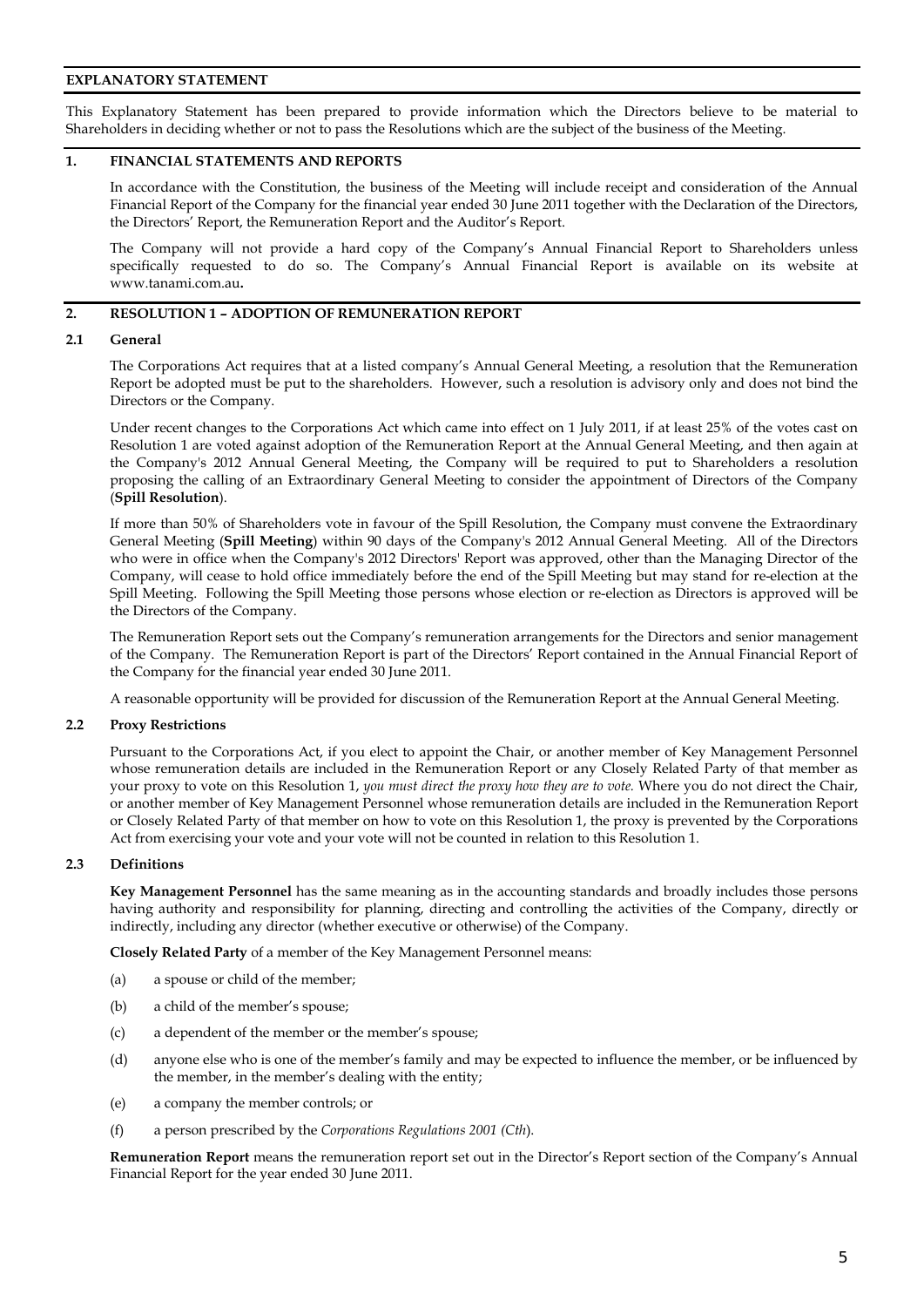# **3. RESOLUTION 2 – RE-ELECTION OF DIRECTOR**

Clause 13.2 of the Constitution requires that at the Company's Annual General Meeting in every year, one-third of the Directors for the time being, or, if their number is not a multiple of three, then the number nearest one-third (rounded upwards in case of doubt), shall retire from office, provided always that no Director (except a Managing Director) shall hold office for a period in excess of three years, or until the third Annual General Meeting following his or her appointment, whichever is the longer, without submitting himself or herself for re-election.

The Directors to retire at an Annual General Meeting are those who have been longest in office since their last election, but, as between persons who became Directors on the same day, those to retire shall (unless they otherwise agree among themselves) be determined by drawing lots.

A Director who retires by rotation under clause 13.2 of the Constitution is eligible for re-election.

The Company currently has four Directors and accordingly one must retire.

Mr Lee Seng Hui, the Director longest in office since his last election, retires by rotation and seeks re-election.

Mr Lee Seng Hui, aged 42, is currently the Chief Executive of Allied Group Limited ("AGL"), a Hong Kong listed company, having been appointed in January 1998. Mr Lee graduated with Honours from the Law School of the University of Sydney and worked with Baker & McKenzie and NM Rothschild & Sons (Hong Kong) Limited. Following his appointment as a Non-Executive Director of AGL in July 1992, Mr Lee became an Executive Director in December 1993. On 2 October 2009, Mr Lee was appointed as a Non-Executive Director of APAC Resources Limited which is a Hong Kong listed company. On 18 June 2010, Mr Lee was appointed as the Chief Executive and Executive Director of Allied Properties (H.K.) Limited ("APL") which is a Hong Kong listed company and a non-wholly-owned subsidiary of AGL. He is also a Non-Executive Director and Chairman of Tian An China Investments Company Limited which is a Hong Kong listed company and an associate of AGL and APL. Mr Lee was previously the Chairman and an Executive Director of Yu Ming Investments Limited (now known as SHK Hong Kong Industries Limited), which is also a Hong Kong listed company and a non-wholly-owned subsidiary of AGL. Mr Lee was appointed to the Board of Mount Gibson Iron Limited as a Non-Executive Director on 29 January 2010.

# **4. RESOLUTION 3 – ISSUE OF OPTIONS TO MR ALAN SENIOR**

# **4.1 General**

The Company has agreed, subject to obtaining Shareholder approval, to allot and issue a total of 300,000 Options to Mr Alan Senior (**Related Party**) on the terms and conditions set out below. Mr Senior is a related party of the Company by virtue of being a Director.

ASX Listing Rule 10.11 requires shareholder approval to be obtained where an entity issues, or agrees to issue, securities to a related party, or a person whose relationship with the entity or a related party is, in ASX's opinion, such that approval should be obtained unless an exception in ASX Listing Rule 10.12 applies.

It is the view of the Directors that the exceptions set out in ASX Listing Rule 10.12 do not apply in the current circumstances. Accordingly, Shareholder approval for the purpose of ASX Listing Rule 10.11 is sought for the issue of Options to the Related Party.

# **4.2 Shareholder Approval (ASX Listing Rule 10.11)**

Pursuant to and in accordance with the requirements of ASX Listing Rule 10.13, the following information is provided in relation to the proposed issue of Options:

- (a) the related party is Mr Alan Senior and he is a related party by virtue of being a Director;
- (b) the maximum number of Options (being the nature of the financial benefit being provided) to be issued to the Related Party is 300,000;
- (c) the Options will be issued to the Related Party no later than one month after the date of the Meeting (or such later date as permitted by any ASX waiver or modification of the ASX Listing Rules) and it is anticipated the Options will be issued on one date;
- (d) the Options will be issued for nil cash consideration, accordingly no funds will be raised;
- (e) the terms and conditions of the Options are set out in Schedule 1. The exercise price of the Options will be 40% above the five day volume weighted average price of Shares on ASX immediately prior to the date of the Annual General Meeting for a term of five years from the date of issue.

Approval pursuant to ASX Listing Rule 7.1 is not required in order to issue the Options to the Related Parties as approval is being obtained under ASX Listing Rule 10.11. Accordingly, the issue of Options to the Related Parties will not be included in the 15% calculation of the Company's annual placement capacity pursuant to ASX Listing Rule 7.1.

Mr Senior was appointed as a Director on 31 July 2007. The options to be issued to Mr Senior (subject to Shareholder approval) are in recognition of the contribution Mr Senior has made to the Company and as an incentive to retain the services of Mr Senior, being a high calibre Director who will contribute to the Company's future growth.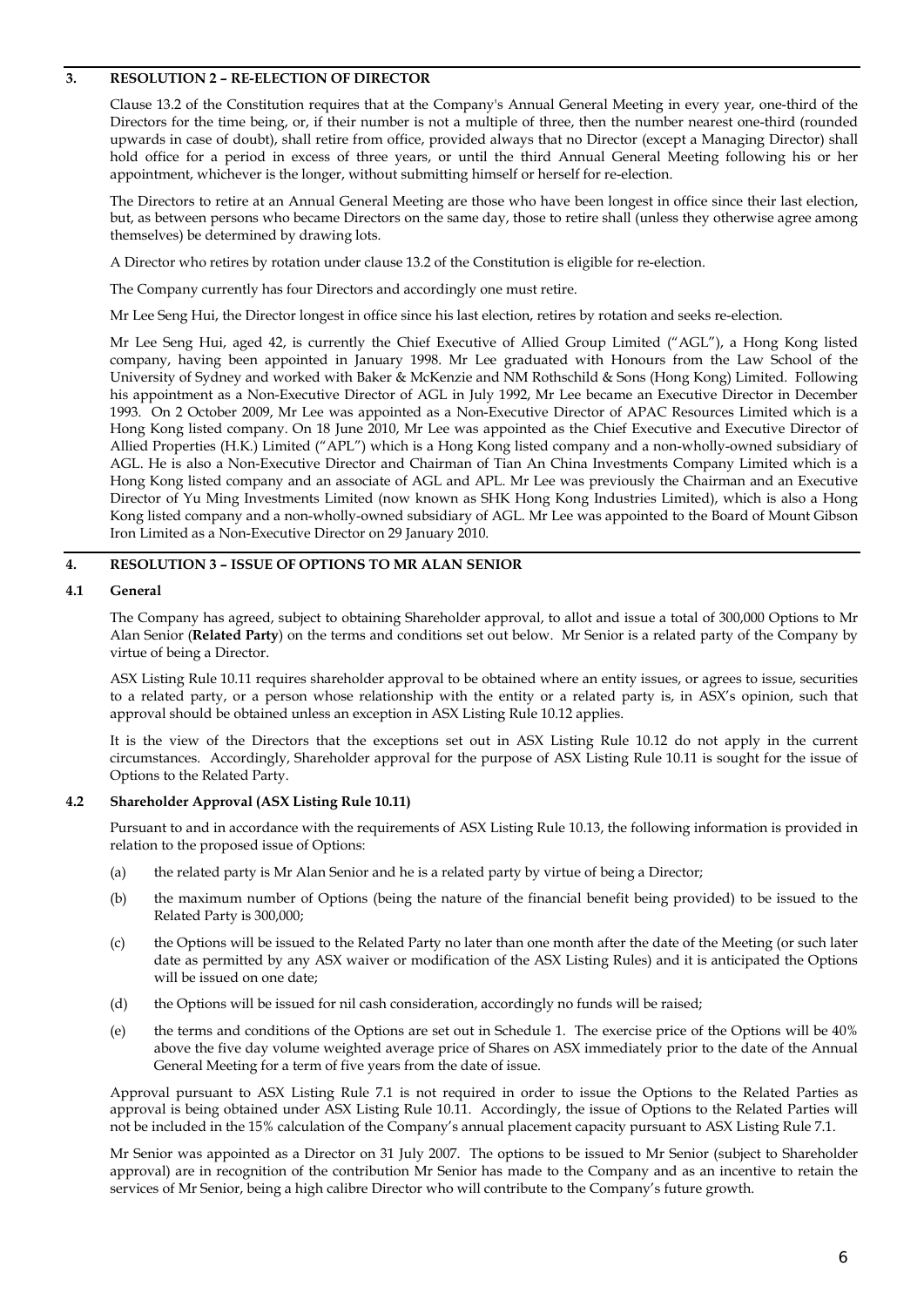# **5. RESOLUTION 4 - ADOPTION OF TANAMI GOLD NL EMPLOYEE SHARE PLAN**

# **5.1 General**

To ensure that the Company has appropriate mechanisms to continue to attract and retain the services of employees of a high calibre, the Company has established the "Tanami Gold NL Employee Share Plan" (**Plan**).

Resolution 4 seeks Shareholder approval under exception 9(b) of ASX Listing Rule 7.2 to allow the issue of Shares under the Plan (**Plan Shares**) as an exception to ASX Listing Rule 7.1. An issue under an employee incentive scheme will only fall within exception 9(b) of ASX Listing Rule 7.2 if the securities are issued under a scheme approved by Shareholders within three years before the date of issue.

If Resolution 4 is passed, the Company will have the ability to issue Plan Shares to eligible participants under the Plan over a period of three years without impacting on the Company's 15% placement capacity under ASX Listing Rule 7.1.

The employees of the Company have been, and will continue to be, instrumental in the growth of the Company. The Directors consider that the Plan is an appropriate method to:

- (a) reward employees for their past performance;
- (b) provide long term incentives for participation in the Company's future growth;
- (c) motivate and generate loyalty from senior employees; and
- (d) assist to retain the services of valuable employees.

No Plan Shares have yet been issued under the Plan.

A summary of the terms and conditions of the Plan is set out in Section 5.2 below and a full copy of the Plan is available for inspection at the Company's registered office until the date of the Annual General Meeting.

# **5.2 Summary of the terms and conditions of the Plan**

Set out below is a summary of the terms and conditions of the Plan:

- (a) **Eligibility**: Participants in the Plan may be full-time or part-time employees of the Company or any of its subsidiaries (**Participants)**.
- (b) **Administration of Plan**: The Board is responsible for the operation of the Plan.
- (c) **Participation**: The Board determines the entitlement of Participants in the Plan, having regard to:
	- (i) the seniority of the Participant and the position the Participant occupies with the Company or any subsidiary;
	- (ii) the length of service of the Participant with the Company and its subsidiaries;
	- (iii) the record of employment of the Participant with the Company and its subsidiaries;
	- (iv) the potential contribution of the Participant to the growth and profitability of the Company and its subsidiaries; and
	- (v) any other matters which the Board considers relevant.
- (d) **Invitations**: The Board may issue an invitation to the Participant to participate in the Plan. The invitation will:
	- (i) invite applications for the number of Plan Shares specified in the invitation;
	- (ii) specify the issue price for the Plan Shares;
	- (iii) specify an acceptance period; and
	- (iv) specify any other terms and conditions attaching to the Plan Shares.

The number of Plan Shares will be determined at the absolute discretion of the Board.

- (e) **Issue price**: the issue price of each Plan Share will be determined by the Board, which may be a nominal or nil issue price if so determined by the Board.
- (f) **Plan limit**: The Company must ensure that the number of Plan Shares offered by the Company under this Plan when aggregated with:
	- (i) the number of Plan Shares issued during the previous five years under the Plan (or any other employee share plan extended only to Participants); and
	- (ii) the number of Shares that would be issued if each outstanding offer for Shares (including options to acquire unissued Shares) under any employee incentive scheme of the Company were to be exercised or accepted,

does not exceed 5% of the total number of issued Shares at the time of an offer (but disregarding any offer of Shares or option to acquire Shares that can be disregarded in accordance with Class Order 03/184).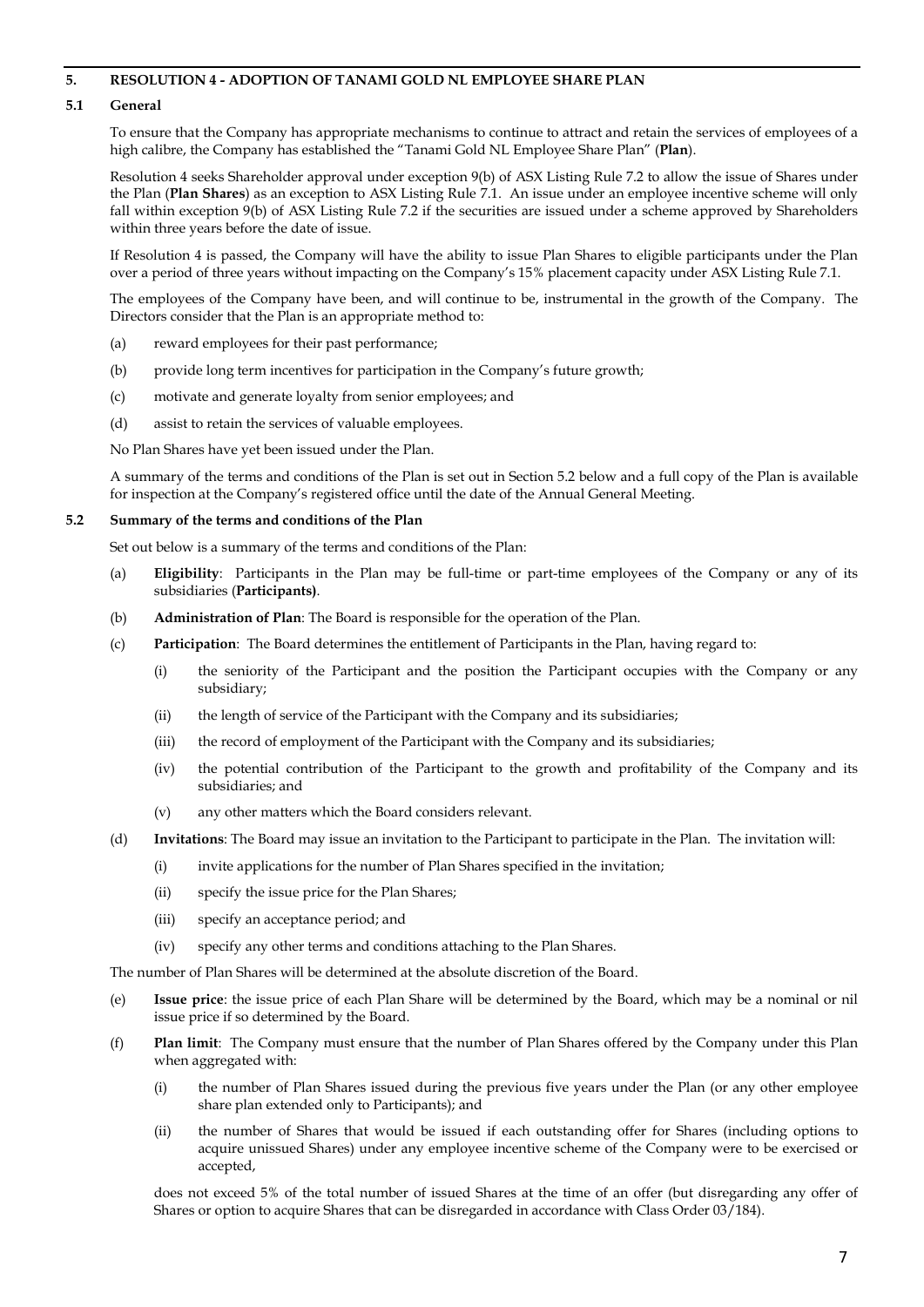- (g) **Restriction on transfer**: Participants may not sell or otherwise deal with a Plan Share until the expiry of the qualifying period in respect of the Plan Shares, if any, that may be imposed by the Board and set out in the invitation.
- (h) **Quotation on ASX**: The Company will apply for each Plan Share to be admitted to trading on ASX upon issue of the Plan Share.
- (i) **Rights attaching to Plan Shares**: Plan Shares will rank equally in all respects (other than with respect to any restrictions on transfer specified above or otherwise imposed by the Board) with other Shares on issue.

# **GLOSSARY**

**\$** means Australian dollars.

**Annual General Meeting** or **Meeting** means the meeting convened by the Notice.

**ASX** means ASX Limited.

**ASX Listing Rules** means the Listing Rules of ASX.

**Board** means the current board of Directors of the Company.

**Business Day** means Monday to Friday inclusive, except New Year's Day, Good Friday, Easter Monday, Christmas Day, Boxing Day, and any other day that ASX declares is not a business day.

**Company** means Tanami Gold NL (ABN 51 000 617 176).

**Constitution** means the Company's constitution.

**Corporations Act** means the Corporations Act 2001 (Cth).

**Directors** means the current Directors of the Company.

**Explanatory Statement** means the explanatory statement accompanying the Notice.

**Notice** or **Notice of Meeting** or **Notice of Annual General Meeting** means this notice of Annual General Meeting including the Explanatory Statement and the Proxy Form.

**Option** means an option to acquire a Share with the terms and conditions set out in Schedule 1.

**Optionholder** means a holder of an Option.

**Proxy Form** means the proxy form accompanying the Notice.

**Resolutions** means the resolutions set out in the Notice of Meeting, or any one of them, as the context requires.

**Share** means a fully paid ordinary share in the capital of the Company.

**Shareholder** means a holder of a Share.

**WST** means Western Standard Time as observed in Perth, Western Australia.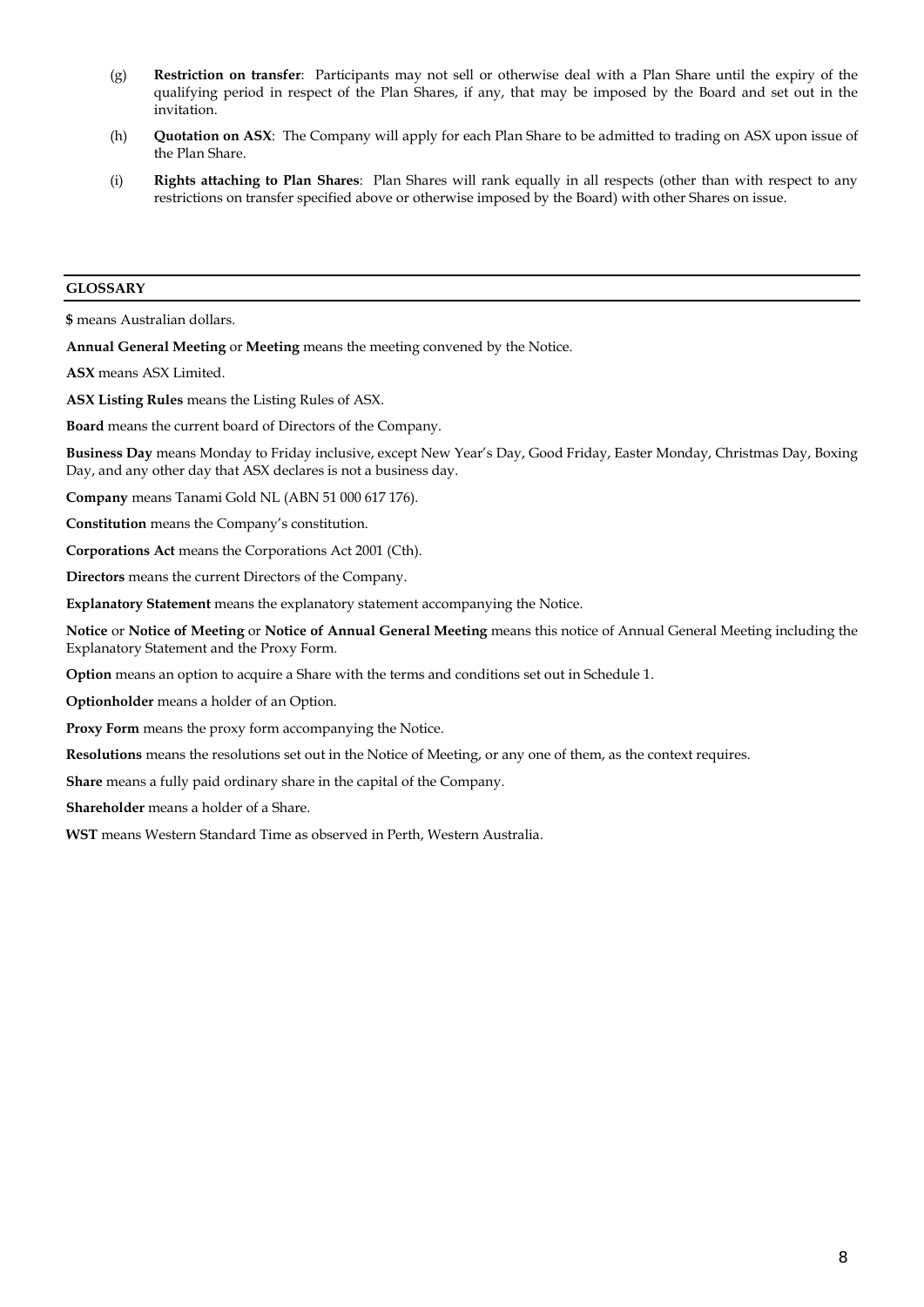# **SCHEDULE 1 – TERMS AND CONDITIONS OF OPTIONS**

The Options entitle the holder to subscribe for Shares on the following terms and conditions:

- (a) Each Option gives the Optionholder the right to subscribe for one Share.
- (b) The expiry date of the Options is the date which is five years from date of issue of the Options (**Expiry Date**) and the exercise price of the Options is 40% above the five day volume weighted average price of Shares on ASX immediately prior to the date of the Annual General Meeting (**Exercise Price**).
- (c) The Options held by the Optionholder may be exercised in whole or in part, and if exercised in part, multiples of 1,000 must be exercised on each occasion.
- (d) The Optionholder may exercise the Options by lodging with the Company, before the Expiry Date:
	- (i) a written notice of exercise of Options specifying the number of Options being exercised; and
	- (ii) a cheque or electronic funds transfer for the Exercise Price for the number of Options being exercised;

(**Exercise Notice**).

- (e) An Exercise Notice is only effective when the Company has received the full amount of the Exercise Price in cleared funds.
- (f) Within 10 Business Days of receipt of the Exercise Notice accompanied by the Exercise Price, the Company will allot the number of Shares required under these terms and conditions in respect of the number of Options specified in the Exercise Notice.
- (g) The Options are transferable.
- (h) All Shares allotted upon the exercise of Options will upon allotment rank pari passu in all respects with other Shares.
- (i) The Company will not apply for quotation of the Options on ASX. However, the Company will apply for quotation of all Shares allotted pursuant to the exercise of Options on ASX within 10 Business Days after the date of allotment of those Shares.
- (j) If at any time the issued capital of the Company is reconstructed, all rights of an Optionholder are to be changed in a manner consistent with the Corporations Act and the ASX Listing Rules at the time of the reconstruction.
- (k) There are no participating rights or entitlements inherent in the Options and Optionholders will not be entitled to participate in new issues of capital offered to Shareholders during the currency of the Options. However, the Company will ensure that for the purposes of determining entitlements to any such issue, the record date will be at least six Business Days after the issue is announced. This will give Optionholders the opportunity to exercise their Options prior to the date for determining entitlements to participate in any such issue.
- (l) An Option does not confer the right to a change in exercise price or a change in the number of underlying securities over which the Option can be exercised.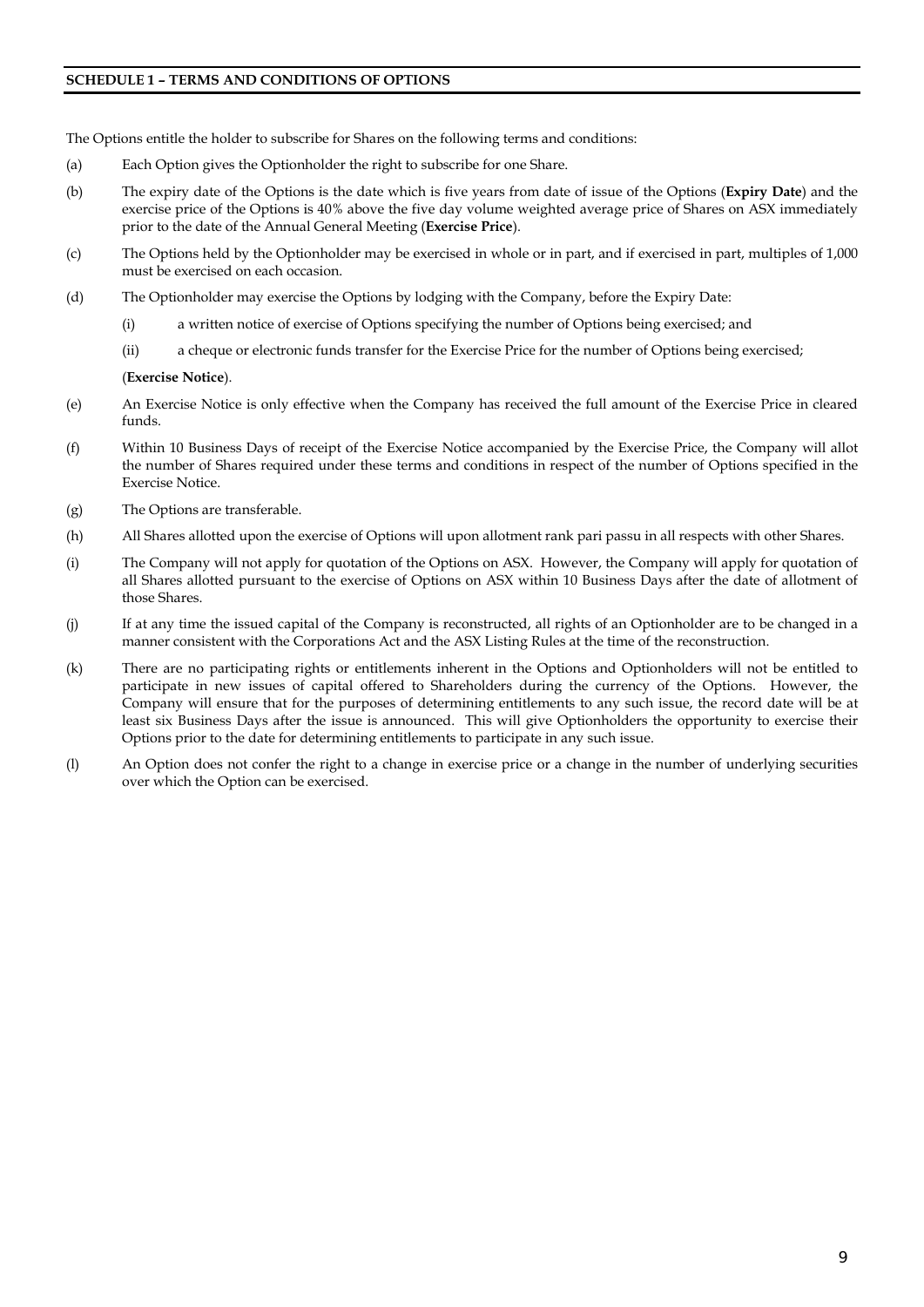# **TANAMI GOLD ABN 51 000 617 176 PROXY FORM**

#### **ANNUAL GENERAL MEETING**

#### **APPOINTMENT OF PROXY**

| I/We                                                                                                                                               |                                                                                                                                                  |  |  |  |
|----------------------------------------------------------------------------------------------------------------------------------------------------|--------------------------------------------------------------------------------------------------------------------------------------------------|--|--|--|
|                                                                                                                                                    |                                                                                                                                                  |  |  |  |
| 0f                                                                                                                                                 |                                                                                                                                                  |  |  |  |
|                                                                                                                                                    |                                                                                                                                                  |  |  |  |
|                                                                                                                                                    | being a member of Tanami Gold NL entitled to attend and vote at the Annual General Meeting, hereby                                               |  |  |  |
|                                                                                                                                                    |                                                                                                                                                  |  |  |  |
| Appoint                                                                                                                                            |                                                                                                                                                  |  |  |  |
|                                                                                                                                                    | Name of proxy                                                                                                                                    |  |  |  |
|                                                                                                                                                    |                                                                                                                                                  |  |  |  |
| <b>OR</b>                                                                                                                                          | the Chair of the Annual General Meeting as your proxy                                                                                            |  |  |  |
|                                                                                                                                                    | or failing the person so named or, if no person is named, the Chair of the Annual General Meeting, or the Chair's nominee, to vote in accordance |  |  |  |
| with the following directions, or, if no directions have been given, and subject to the relevant laws as the proxy sees fit, at the Annual General |                                                                                                                                                  |  |  |  |

with the following directions, or, if no directions have been given, and subject to the relevant laws as the proxy sees fit, at the Annual General Meeting to be held at 10.00am (WST), on Tuesday, 29 November 2011 at The Celtic Club, 48 Ord Street, West Perth, Western Australia, and at any adjournment thereof.

**Important for Resolution 1**: If the Chair of the Meeting or any member of the Key Management Personnel of the Company whose remuneration details are included in the Remuneration Report or a Closely Related Party of that member is your proxy and you have not directed the proxy to vote on Resolution 1, the proxy will be prevented from casting your votes on Resolution 1. If the Chair, another member of the Key Management Personnel of the Company whose remuneration details are included in the Remuneration Report or Closely Related Party of that member is your proxy, in order for your votes to be counted on Resolution 1, you must direct your proxy how to vote on Resolution 1.

If the Chair of the Annual General Meeting is appointed as your proxy, or may be appointed by default, and you do **not** wish to direct your proxy how to vote as your proxy in respect of **Resolutions 2, 3 and 4** please place a mark in this box.

By marking this box, you acknowledge that the Chair of the Annual General Meeting may exercise your proxy even if he has an interest in the outcome of Resolutions 3 and 4 and that votes cast by the Chair of the Annual General Meeting for Resolutions 3 and 4 other than as proxy holder will be disregarded because of that interest. If you do not mark this box, and you have not directed your proxy how to vote, the Chair will not cast your votes on Resolutions 3 and 4 and your votes will not be counted in calculating the required majority if a poll is called on Resolutions 3 and 4.

If no directions are given, the Chair will vote in favour of all the Resolutions in which the Chair is entitled to vote undirected proxies.

*OR*

| Voting on Business of the Annual General Meeting              | <b>FOR</b> | <b>AGAINST</b> | <b>ABSTAIN</b> |
|---------------------------------------------------------------|------------|----------------|----------------|
| Resolution 1 – Adoption of Remuneration Report                |            |                |                |
| Resolution 2 – Re-election of Director – Mr Lee Seng Hui      |            |                |                |
| Resolution 3 – Issue of Options to Mr Alan Senior             |            |                |                |
| Resolution 4 - Adoption of Tanami Gold NL Employee Share Plan |            |                |                |

**Please note**: If you mark the abstain box for a particular Resolution, you are directing your proxy not to vote on that Resolution on a show of hands or on a poll and your votes will not to be counted in computing the required majority on a poll.

If two proxies are being appointed, the proportion of voting rights this proxy represents is

| $\Omega$<br>O) |
|----------------|
|                |

| <b>Signature of Member(s):</b>  |                 | Date:                 |                            |  |
|---------------------------------|-----------------|-----------------------|----------------------------|--|
| <b>Individual or Member 1</b>   | Member 2        |                       | Member 3                   |  |
|                                 |                 |                       |                            |  |
| Sole Director/Company Secretary | <b>Director</b> |                       | Director/Company Secretary |  |
| <b>Contact Name:</b>            |                 | Contact Ph (daytime): |                            |  |